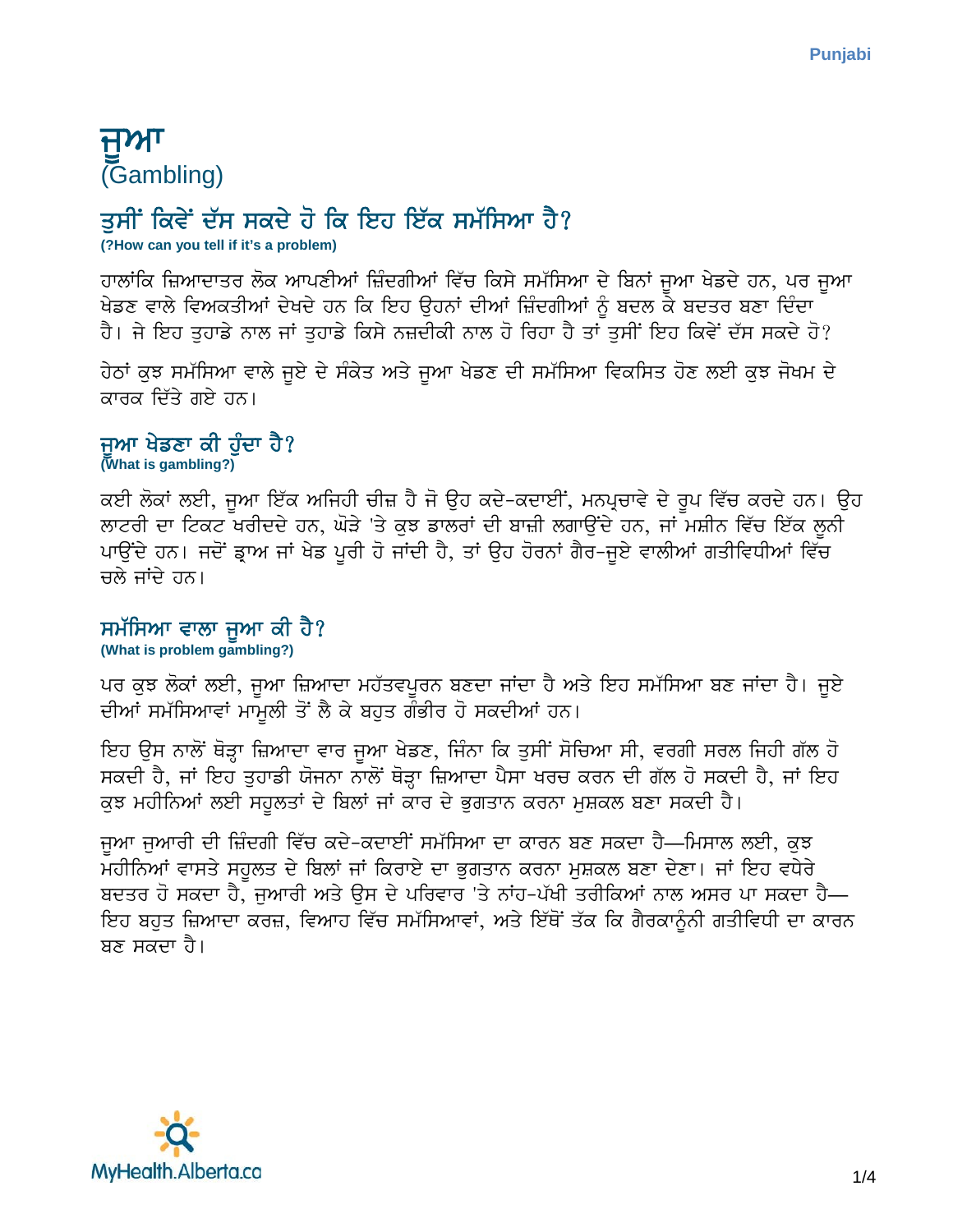# ਅਜਿਹੇ ਕਿਹੜੇ ਸੰਕੇਤ ਹਨ ਕਿ ਕਿਸੇ ਵਿਅਕਤੀ ਨੂੰ ਜੂਏ ਦੀ ਸਮੱਸਿਆ ਹੋ ਸਕਦੀ ਹੈ?<br>(What are some signs that a person may have a gambling problem?)

ਇੱਥੇ ਇਸ ਬਾਰੇ ਕੁਝ ਸੰਕੇਤ ਦਿੱਤੇ ਹਨ ਕਿ ਕਿਸੇ ਵਿਅਕਤੀ ਨੂੰ ਜਏ ਦੀ ਸਮੱਸਿਆ ਹੋ ਸਕਦੀ ਹੈ:

- **ਜੁਆ ਖੇਡਣ ਵਿੱਚ ਕਾਫੀ ਸਮਾਂ ਬਿਤਾਉਂਦਾ ਹੈ।** ਇਸ ਨਾਲ ਪਰਿਵਾਰ, ਦੋਸਤਾਂ ਜਾਂ ਹੋਰਨਾਂ ਦਿਲਚਸਪੀਆਂ ਲਈ ਬਹੁਤ ਘੱਟ ਸਮਾਂ ਬਚਦਾ ਹੈ।
- ਵੱਡੀਆਂ ਬਾਜ਼ੀਆਂ ਲਗਾਉਣੀਆਂ ਸ਼ੁਰੂ ਕਰਦਾ ਹੈ ਅਤੇ ਇਹ ਜ਼ਿਆਦਾ ਵਾਰ ਕਰਦਾ ਹੈ। ਉਸੇ ਪੱਧਰ ਦਾ ਰੋਮਾਂਚ ਪ੍ਰਾਪਤ ਕਰਨ ਲਈ ਬਾਜ਼ੀਆਂ ਵੱਡੀਆਂ ਹੋ ਜਾਂਦੀਆਂ ਹਨ।
- ਕਰਜ਼ ਵੱਧ ਰਿਹਾ ਹੁੰਦਾ ਹੈ। ਪੈਸੇ ਬਾਰੇ ਲੁਕੋ ਰੱਖਣ ਵਾਲਾ ਜਾਂ ਰੱਖਿਆਤਮਕ ਹੋ ਜਾਂਦਾ ਹੈ। ੳਹ ਪਰਿਵਾਰ ਜਾਂ ਦੋਸਤਾਂ ਤੋਂ ਪੈਸੇ ੳਧਾਰ ਲੈ ਸਕਦਾ/ਸਕਦੀ ਹੈ।
- "ਵੱਡੀ ਜਿੱਤ" 'ਤੇ ਆਸ ਲਗਾਉਂਦਾ ਹੈ। ਇਹ ਮੰਨਦਾ ਹੈ ਕਿ ਵੱਡੀ ਜਿੱਤ, ਨਾ ਕਿ ਉਹਨਾਂ ਦੇ ਜੂਏ ਦੇ ਵਿਹਾਰ ਵਿੱਚ ਤਬਦੀਲੀ, ਵਿੱਤੀ ਜਾਂ ਹੋਰ ਸਮੱਸਿਆਵਾਂ ਦਾ ਹੱਲ ਕਰੇਗੀ।
- ਜੁਏ ਵਿੱਚ ਕਮੀ ਲਿਆਉਣ ਦਾ ਵਾਅਦਾ ਕਰਦਾ ਹੈ। ਜੁਏ ਵਿੱਚ ਕਮੀ ਨਹੀਂ ਲਿਆ ਸਕਦਾ ਜਾਂ ਇਸ ਨੂੰ ਬੰਦ ਨਹੀਂ ਕਰ ਸਕਦਾ।
- ਵਿਹਾਰ ਬਾਰੇ ਦੱਸਣ ਤੋਂ ਇਨਕਾਰ ਕਰਦਾ ਹੈ ਜਾਂ ਇਸ ਬਾਰੇ ਝੂਠ ਬੋਲਦਾ ਹੈ। ਘਰ ਜਾਂ ਕੰਮ ਤੋਂ ਲੰਬੇ ਸਮਿਆਂ ਲਈ ਦਰ ਹੋ ਸਕਦਾ ਹੈ, ਜਾਂ ਆਮ ਨਾਲੋਂ ਕਾਫੀ ਜ਼ਿਆਦਾ ਫੋਨ ਕਾਲਾਂ ਕਰ ਸਕਦਾ ਹੈ।
- ਮਿਜਾਜ਼ ਵਿੱਚ ਕਾਫੀ ਜ਼ਿਆਦਾ ਉਤਾਰ-ਚੜਾਅ ਆਉਂਦਾ ਹਨ। ਜੇ ਜਆ ਨਹੀਂ ਖੇਡ ਸਕਦਾ ਤਾਂ ਐਕਸ਼ਨ ਦੇ ਰੋਮਾਂਚ ਨੂੰ ਖੁੰਝਾਉਂਦਾ ਹੈ। ਚਿੜਚਿੜਾ, ਅੰਤਰਮੁਖੀ, ਡਿਪ੍ਰੈਸਡ (ਉਦਾਸ) ਜਾਂ ਬੇਚੈਨ ਹੋ ਸਕਦਾ ਹੈ। ਜਿੱਤ ਦੇ ਦੌਰ ਦੌਰਾਨ ਬਹੁਤ ਉਚਾਈ 'ਤੇ ਹੰਦਾ ਹੈ।
- ਜਿੱਤ ਬਾਰੇ ਫੜਾਂ ਮਾਰਦਾ ਹੈ। ਜਿੱਤ ਬਾਰੇ ਗੱਲ ਕਰਨਾ ਪਸੰਦ ਕਰਦਾ ਹੈ ਪਰ ਜਦੋਂ ਹੋਰ ਲੋਕ ਆਪਣੀ ਚਿੰਤਾ ਦਾ ਇਜ਼ਹਾਰ ਕਰਦੇ ਹਨ ਤਾਂ ਨੁਕਸਾਨਾਂ ਨੂੰ ਮਹੱਤਵਹੀਨ ਦੱਸੇਗਾ। ਜਿੱਤਾਂ ਅਤੇ ਹਾਰਾਂ ਨੂੰ ਵੀ ਗੁਪਤ ਰੱਖਿਆ ਜਾ ਸਕਦਾ ਹੈ।
- ਪਰਿਵਾਰਕ ਪ੍ਰੋਗਰਾਮਾਂ ਦੀ ਤੁਲਨਾ ਵਿੱਚ ਜੁਏ ਨੂੰ ਤਰਜੀਹ ਦਿੰਦਾ ਹੈ। ਪਰਿਵਾਰਕ ਪ੍ਰੋਗਰਾਮਾਂ ਵਿੱਚ ਦੇਰੀ ਨਾਲ ਪਹੁੰਚ ਸਕਦਾ ਹੈ ਜਾਂ ਇਹਨਾਂ ਨੂੰ ਖੁੰਝਾ ਸਕਦਾ ਹੈ ਜਿਵੇਂ ਕਿ ਜਨਮ ਦਿਨ, ਸਕੂਲੀ ਗਤੀਵਿਧੀਆਂ, ਅਤੇ ਹੋਰ ਪਰਿਵਾਰਕ ਇਕੱਠ।
- ਘਰ ਦੇ ਨਜ਼ਦੀਕ ਅਤੇ ਇਸ ਤੋਂ ਦੂਰ ਜੂਏ ਦੀਆਂ ਨਵੀਆਂ ਥਾਂਵਾਂ ਦੀ ਭਾਲ ਕਰਦਾ ਹੈ। ਉਹਨਾਂ ਥਾਂਵਾਂ 'ਤੇ ਸ਼ਾਮ ਨੂੰ ਬਾਹਰ ਜਾਣ ਜਾਂ ਇੱਥੋਂ ਤੱਕ ਪਰਿਵਾਰ ਛੁੱਟੀਆਂ ਬਿਤਾਉਣ ਲਈ ਜੋਰ ਪਾਉਂਦਾ ਹੈ ਜਿੱਥੇ ਜੁਆ ਹੁੰਦਾ ਹੈ।

### ਕੀ ਤੁਹਾਨੂੰ ਜੁਏ ਦੀਆਂ ਸਮੱਸਿਆਵਾਂ ਦਾ ਜੋਖਮ ਹੈ? (Are you at risk for gambling problems?)

ਜਆ ਖੇਡਣ ਵਾਲੇ ਕਿਸੇ ਵੀ ਵਿਅਕਤੀ ਨੂੰ ਜਏ ਦੀ ਸਮੱਸਿਆ ਹੋ ਸਕਦੀ ਹੈ। ਕਝ ਲੋਕਾਂ ਲਈ ਜੋਖਮ ਬਹਤ ਘੱਟ ਹੰਦਾ ਹੈ, ਜਦਕਿ ਹੋਰਨਾਂ ਲਈ ਜੋਖਮ ਬਹਤ ਜ਼ਿਆਦਾ ਹੈ।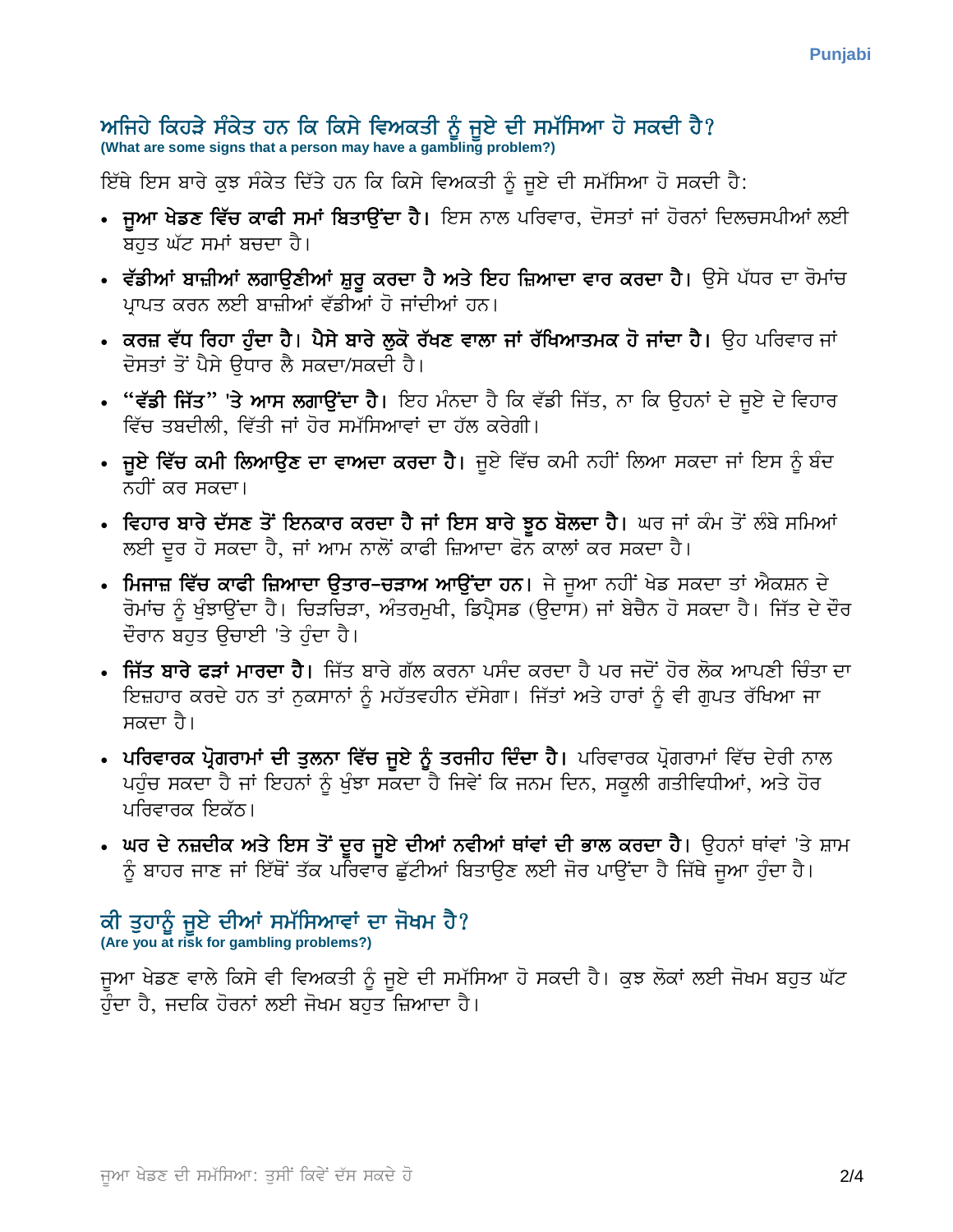ਬਹੁਤ ਸਾਰੇ ਕਾਰਕ ਹਨ ਜੋ ਜੁਏ ਦੀ ਸਮੱਸਿਆ ਪੈਦਾ ਹੋਣ ਦੇ ਤੁਹਾਡੇ ਜੋਖਮ ਨੂੰ ਪ੍ਰਭਾਵਿਤ ਕਰਦੇ ਹਨ। ਇਹਨਾਂ ਵਿੱਚ ਸ਼ਾਮਲ ਹਨ:

- ਤੁਸੀਂ ਕਿੰਨੀ ਵਾਰੀ ਜੁਆ ਖੇਡਦੇ ਹੋ
- ਤਸੀਂ ਕਿੰਨੇ ਪੈਸਿਆਂ ਦੀ ਚਾਲ ਚਲਦੇ ਹੋ
- ਤੁਸੀਂ ਜੁਏ ਬਾਰੇ ਕੀ ਸਮਝਦੇ ਹੋ
- ਤੁਹਾਡੇ ਕਿੰਨੇ ਦੋਸਤ ਜਾਂ ਪਰਿਵਾਰ ਜੁਆ ਖੇਡਦੇ ਹਨ
- ਤੁਸੀਂ ਆਪਣੇ ਬਾਰੇ ਕਿੰਨਾ ਚੰਗਾ ਮਹਿਸੁਸ ਕਰਦੇ ਹੋ
- ਕੀ ਤੁਸੀਂ ਜੁਆ ਖੇਡਣ ਸਮੇਂ ਅਲਕੋਹਲ ਜਾਂ ਹੋਰ ਡਰੱਗਜ਼ ਦੀ ਵਰਤੋਂ ਕਰਦੇ ਹੋ (ਅਤੇ ਕਿੰਨੀ ਕਰਦੇ ਹੋ)
- ਤੁਹਾਨੂੰ ਕਿਸ ਤਰ੍ਹਾਂ ਦਾ ਜੁਆ ਪਸੰਦ ਹੈ
- ਵੱਡੇ ਜੋਖਮ ਦੇ ਰੋਮਾਂਚ ਪ੍ਰਤੀ ਤੁਸੀਂ ਕਿਸ ਤਰ੍ਹਾਂ ਨਾਲ ਪ੍ਰਤੀਕਿਰਿਆ ਪ੍ਰਗਟਾਉਂਦੇ ਹੋ

ਇਹਨਾਂ ਵਿੱਚੋਂ ਕਿੰਨੀਆਂ ਗੱਲਾਂ ਜਾਣੀਆਂ-ਪਛਾਣੀਆਂ ਲੱਗਦੀਆਂ ਹਨ? ਤਹਾਨੂੰ ਜਏ ਦੇ ਸਮੱਸਿਆ ਹੋਣ ਦੀ ਸੰਭਾਵਨਾ ਤੁਹਾਡੀ ਜ਼ਿੰਦਗੀ ਦੇ ਕਈ ਕਾਰਕਾਂ ਉੱਤੇ ਅਤੇ ਇਹ ਕਾਰਕ ਜਿਸ ਤਰ੍ਹਾਂ ਨਾਲ ਇਕੱਠੇ ਹੋ ਕੇ ਕੰਮ ਕਰਦੇ ਹਨ, ਉਸ 'ਤੇ ਨਿਰਭਰ ਕਰਦੀ ਹੈ।

## ਤਸੀਂ ਜਆ ਖੇਡਣ ਦੀ ਸਮੱਸਿਆ ਨੂੰ ਕਿਵੇਂ ਰੋਕ ਸਕਦੇ ਹੋ?

(How can you prevent problem gambling?)

ਆਪਣੀ ਜ਼ਿੰਦਗੀ ਵਿੱਚ ਸੰਤੁਲਨ ਕਾਇਮ ਰੱਖੋ। ਤੁਸੀਂ ਆਪਣੇ ਸਮੇਂ, ਪੈਸੇ, ਅਤੇ ਉਰਜਾ ਨੂੰ ਜਿਵੇਂ ਵਰਤਦੇ ਹੋ ਉਹਨਾਂ ਬਾਰੇ ਧਿਆਨਪਰਵਕ ਫੈਸਲੇ ਕਰੋ।

ਇਹ ਕੁਝ ਵਿਚਾਰ ਹਨ ਜੋ ਤਹਾਡੀ ਮਦਦ ਕਰ ਸਕਦੇ ਹਨ:

- ਤੁਸੀਂ ਜੁਏ ਖੇਡਣ ਲਈ ਆਪਣੇ ਬਿਤਾਏ ਜਾਣ ਵਾਲੇ ਸਮੇਂ ਲਈ ਅਤੇ ਆਪਣੀਆਂ ਬਾਜ਼ੀਆਂ ਦੇ ਆਕਾਰ ਲਈ ਹੱਦ ਤੈਅ ਕਰੋ। ਜੇ ਤੁਹਾਨੂੰ ਲੱਗਦਾ ਹੈ ਕਿ ਤੁਸੀਂ ਅਕਸਰ ਹੱਦ ਨੂੰ ਪਾਰ ਕਰਦੇ ਹੋ ਤਾਂ ਮਦਦ ਲਵੋ।
- ਸਮੱਸਿਆ ਵਾਲੇ ਜੁਆਰੀ ਅਕਸਰ ਇਕੱਲੇ ਜੁਆ ਖੇਡਦੇ ਹਨ, ਇਸ ਲਈ ਹੋਰਨਾਂ ਲੋਕਾਂ ਨਾਲ ਗਤੀਵਿਧੀਆਂ ਵਿੱਚ ਸ਼ਾਮਲ ਹੋਵੋ। ਸ਼ਾਮ ਦੀ ਕਲਾਸ ਵਿੱਚ ਭਾਗ ਲਵੋ, ਕਿਸੇ ਕਲੱਬ ਜਾਂ ਖੇਡ ਗਰੁੱਪ ਨਾਲ ਜੁੜੋ ਜਾਂ ਵਾਲੰਟੀਅਰ ਬਣੋ।
- ਆਪਣੇ ਜਏ ਦੀ ਪੈਸੇ ਨੂੰ ਇਸ ਦੀ ਬਜਾਏ ਕਝ ਵਿਸ਼ੇਸ਼ ਕਰਨ ਲਈ ਵਰਤੋ। ਕਿਸੇ ਸ਼ੌਕ ਵਿੱਚ ਦਿਲਚਸਪੀ ਪੈਦਾ ਕਰੋ, ਵਕੇਸ਼ਨ ਲਈ ਬਚਤ ਕਰੋ, ਜਾਂ ਬੱਚਿਆਂ ਨੂੰ ਕਦੇ ਅਚਾਨਕ ਬਾਹਰ ਸੈਰ-ਸਪਾਟੇ ਲਈ ਲੈ ਜਾਓ।
- ਸਮੱਸਿਆ ਵਾਲੇ ਜੁਏ ਬਾਰੇ ਜ਼ਿਆਦਾ ਜਾਣਕਾਰੀ ਹਾਸਲ ਕਰੋ। ਆਪਣੀ ਸਥਾਨਕ ਲਾਇਬ੍ਰੇਰੀ ਜਾਂ ਭਾਈਚਾਰਕ ਏਜੰਸੀਆਂ ਤੋਂ ਕਿਤਾਬਾਂ ਲੈ ਕੇ ਪੜ੍ਹੋ ਜਾਂ ਵੀਡੀਓ ਉਧਾਰ ਲਵੋ ਤਾਂ ਜੋ ਤੁਸੀਂ ਇਹ ਸਮਝ ਸਕੋ ਕਿ ਜੁਆ ਅਤੇ ਸਮੱਸਿਆ ਵਾਲਾ ਜੁਆ ਕੀ ਹਨ।

# ਜੁਆ ਖੇਡਣ ਬਾਰੇ ਸਕ੍ਰੀਨ

(Gambling screen)

ਇਹ ਪ੍ਰਸ਼ਨ ਤੁਹਾਡੇ ਜੁਏ ਦੇ ਤਜਰਬੇ ਬਾਰੇ ਜਾਣਨ ਵਿੱਚ ਤੁਹਾਡੀ ਮਦਦ ਕਰ ਸਕਦੇ ਹਨ। ਜੇ ਤੁਸੀਂ ਦੇਖਦੇ ਹੋ ਕਿ ਤੁਸੀਂ #1 ਵਿੱਚ ਕਾਫੀ ਜ਼ਿਆਦਾ ਖ਼ਾਨਿਆਂ 'ਤੇ ਸਹੀ ਦਾ ਨਿਸ਼ਾਨ ਲਗਾਇਆ ਹੈ ਜਾਂ ਤੁਸੀਂ ਪ੍ਰਸ਼ਨ 2 ਤੋਂ 5 ਤੱਕ ਲਈ "ਹਾਂ" ਵਿੱਚ ਜਵਾਬ ਦਿੱਤਾ ਹੈ, ਤਾਂ ਤੁਹਾਨੂੰ ਜੂਏ ਦੀ ਸਮੱਸਿਆ ਹੈ। ਜੂਏ ਬਾਰੇ ਜ਼ਿਆਦਾ ਜਾਣਕਾਰੀ ਲੈਣ ਬਾਰੇ ਸੋਚੋ ਜਾਂ 24 ਘੰਟੇ ਦੀ ਹੈਲਪਲਾਈਨ ਨੂੰ ਕਾਲ ਕਰਕੇ ਆਪਣਾ ਜੂਏ ਸਬੰਧੀ ਮੁਲਾਂਕਣ ਕਰਵਾਓ।